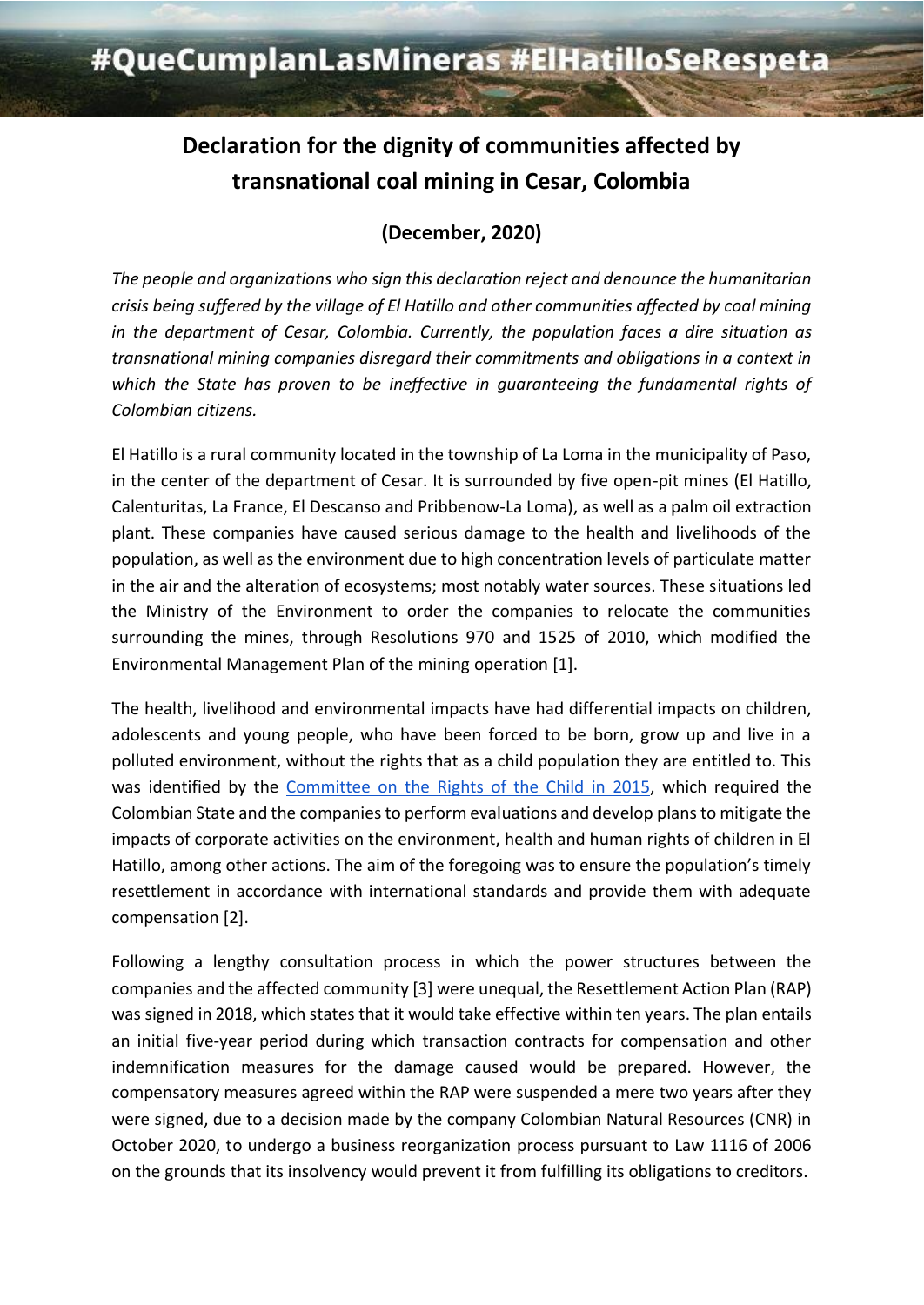The decision made by Colombian Natural Resources (CNR) immediately impacted the resettlement process, given that the money earmarked to comply with the agreements contained in the RAP must be deposited in a trust in which the three companies respond proportionally to the impacts caused by their business operations. Currently, the monetary resources that should be deposited by the companies on a quarterly basis are frozen, and as a result, the RAP has been suspended. This situation demonstrates clear non-compliance with the obligations that both the Colombian State and these companies undertook with the communities of Boquerón, Plan Bonito and El Hatillo. Currently, these communities face a new humanitarian crisis from the extractive model that for decades has been consolidated in their territory, which has transformed soil use and agricultural vocations, while preventing the rural population from enjoying the human right to adequate food.

The communities in the center of the department of Cesar need national and international solidarity so that this case does not remain in a state of impunity. These communities need their rights to be restored and the resettlement to be carried out as per the terms established in the administrative orders in accordance with international human rights standards.

In light of the foregoing, the signatories demand the following from the Colombian State:

- Ensure effective compliance with the administrative orders contained in Resolutions 970 and 1525 of 2010, issued by the Ministry of Environment.
- Advance the continuous monitoring and evaluation of the implementation process for the Resettlement Action Plan (RAP), pursuant to Resolutions 970 and 1525 of 2010, as part of the validity and reliability review of the Environmental Management Plan.
- Guarantee the right to health and adequate food for the community, especially children and young people who will be affected by the suspension of the measures to restore the population's living conditions mandated by the above-mentioned resolutions.
- Monitor and comply with the recommendations that the Committee on the Rights of the Child in 2015 made to the Colombian State; given that in the context of mining, the rights to health, a healthy environment, education and recreation, among others, are not recognized or taken into account.
- Verify and guarantee the implementation and compliance of the technical, social and environmental obligations required as part of mine closure plans, in addition to the environmental instruments established in national mining legislation.
- Prevent that the suspension of activities and early mine closures due to the decline in global demand for coal, specifically in Europe, results in disregarding the obligations assumed by the companies, circumventing the reconstruction and comprehensive reparation of the territory, while omitting the effective integration of the actors involved and affected by coal mining.
- Advance the normative expansion and institutional capacity building in the area of mine closures to respond to national and local public interests, promote social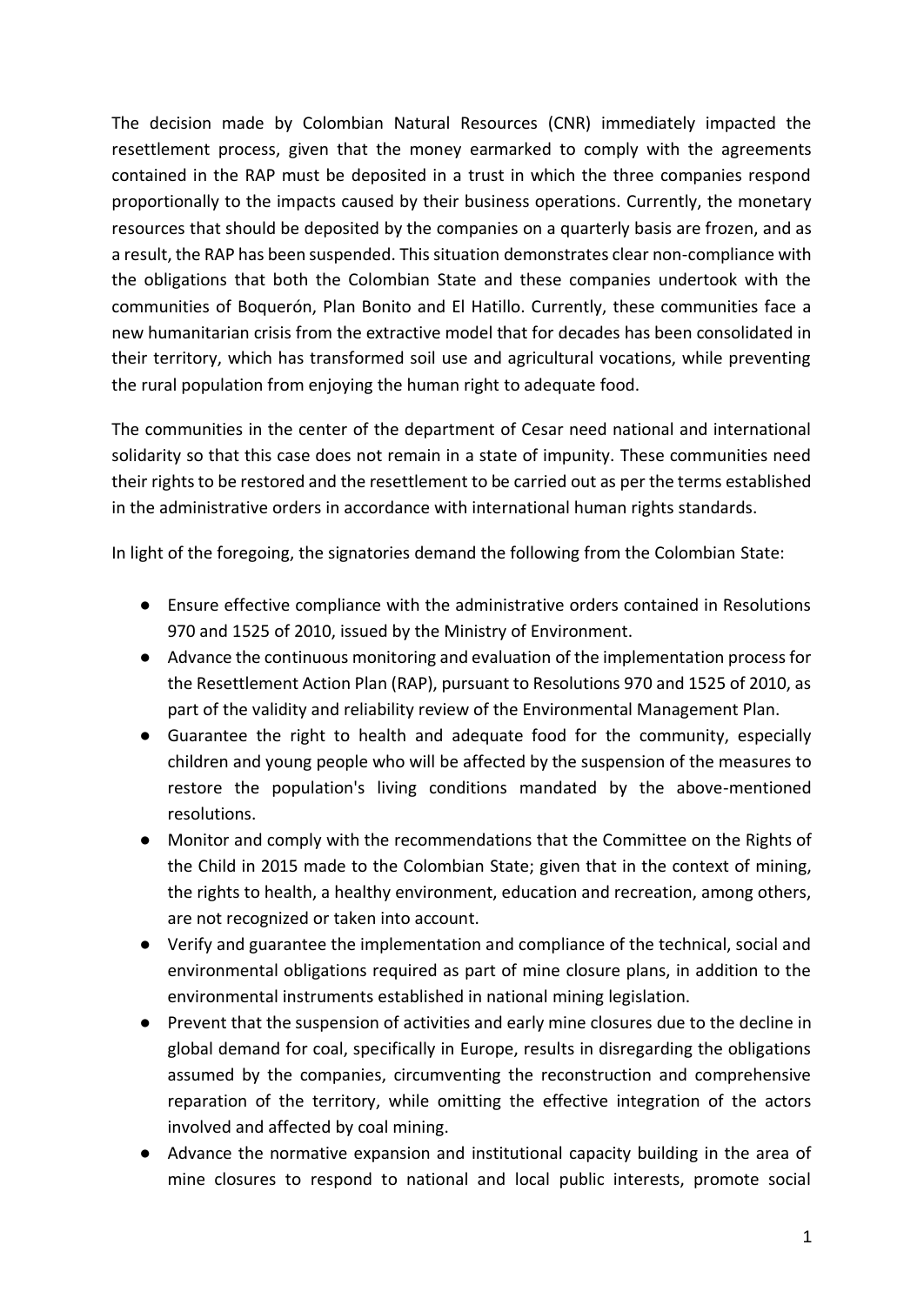participation, and evaluate the impacts in every dimension in the territory. These efforts need to establish the responsibilities and rights of the public sector, local communities, workers, companies and importing countries to ensure funding, management and adequate evaluation of the process.

● Move forward in adopting progressive administrative and legislative measures that oblige transnational corporations to respect human rights and compensate for damages caused in a timely and adequate manner, in order to ensure that this type of situation, such as what is occurring in Cesar, does not happen again.

Lastly, the signatories demand that the Colombian State force mining companies to fully comply with their obligations. In turn, the signatories call upon national, regional and local entities to quickly address this situation; to use national and international legal instruments to ensure that human rights are respected and protected above the financial interests of transnational corporations.

Signatories:

#### *Colombian organizations*

Pensamiento y Acción Social (PAS) Fundación Chasquis Movimiento Colombiano en Defensa de los Territorios y Afectados por Represas Ríos Vivos. Organización Mujeres del Común, Santander Comité Ambiental en Defensa de la Vida, Tolima Asociación Minga Colectivo de Abogados José Alvear Restrepo Comisión Intereclesial de Justicia y Paz Observatorio de Expansión Minero - Energética y Re - existencia OMER Nodo Colombia de Iglesias y Minería Centro Comunal comunitario Las Colinas, Cali Corporación convivamos, Medellín Asociación Juvenil Red de Antorchas, Mahates, Bolívar Humanidad Vigente Corporación Jurídica, Bogotá Movimiento Social en Defensa de los Ríos Sogamoso y Chucuri, Santander Colectivo socioambiental juvenil de Cajamarca (Cosajuca), Tolima Comité ambiental y campesino de Cajamarca, Tolima CENSAT Agua Viva - Amigos de la Tierra Colombia Plataforma Colombiana de organizaciones sociales y populares por el protagonismo de niñas, niños y jóvenes (Plataforma de las Tres Voces) Centro de Investigación y Educación Popular, Programa por la paz. (CINEP-PPP) FIAN Colombia

### *International Organizations*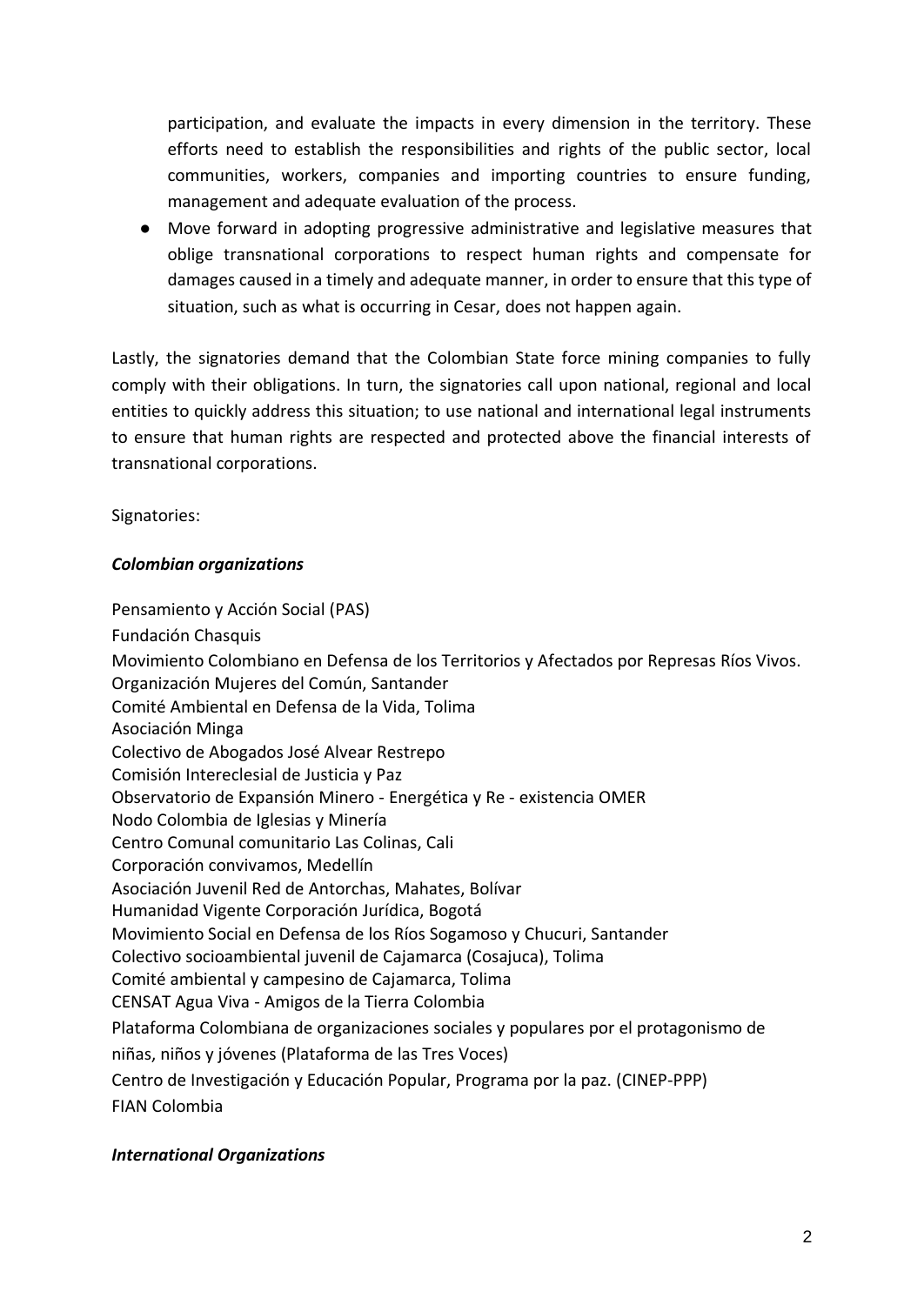Arbeitsgruppe Schweiz Kolumbien ask!, Switzerland Public Eye, Zurich, Switzerland ONG Incomindios, Zurich, Switzerland Initiative Dortmund - Kolumbien, Germany Bergbau Menschen Rechte (bmr) Derechos Humanos y Minería (dhm), Lucerna, Switzerland Terre des Hommes Deutschland e.V., Berlin, Germany PeaceWomen Across the Globe (PWAG), Switzerland London Mining Network, England Colombia Solidarity Campaign, England Coal Action Network, England Multiwatch, Switzerland Solifonds, Switzerland ALBA-Switzerland, Switzerland ALBA Basel, Switzerland Re:common, Italy Pax for Peace, Netherlands kolko - Menschenrechte für Kolumbien e.V., Berlín, Germany OeMe-Kommission de Evang.-ref. Gesamtkirchgemeinde (Comisión de Ecumensimo, Misión y Desarrollo de la Iglesia Evangélica Protestante) Berna, Switzerland

#### *Individuals*

Martina Munz, Parlamentaria Consejo Nacional, Switzerland Delf Bucher, Diputado Cantonal, Nidwalden, Switzerland Madlen Kobi, INFOE Schweiz (Instituto para Ecología y Antropología), Berna, Switzerland Emma Banks, Tennessee State University, EE. UU Romain Champalaune - independent photojournalist, France Bruno Gurtner, Economista, Berna, Switzerland Joel Graf, Berna, Switzerland Pia Hofer, Berna, Switzerland Urs Sekinger, Zurich, Switzerland Yvonne Zimmermann, Berna, Switzerland Laura Rietschi, Basilea, Switzerland Elisabeth Stucki, Berna, Switzerland Hans Rickenbacher, Vauffelin, Switzerland Susanna Sutter, Basilea, Switzerland Samuel Wanitsch, Frick, Switzerland Jürg Liechti-Möri, Parroco, Berna, Switzerland Gloria Holguín, Quito, Ecuador Max Leuzinger, Bonstetten, Switzerland Claudia Howald, Lugano, Switzerland Luis Álvaro Pardo Becerra, Bogotá, Colombia Rahel Ruch, Stadträtin Grünes Bündnis Bern (Concejala partido verde Berna) Bruno Rütsche, Lucerna, Switzerland Tabea Kipfer, Berna Switzerland Mauro Gorgi, Hausen a.A, Switzerland